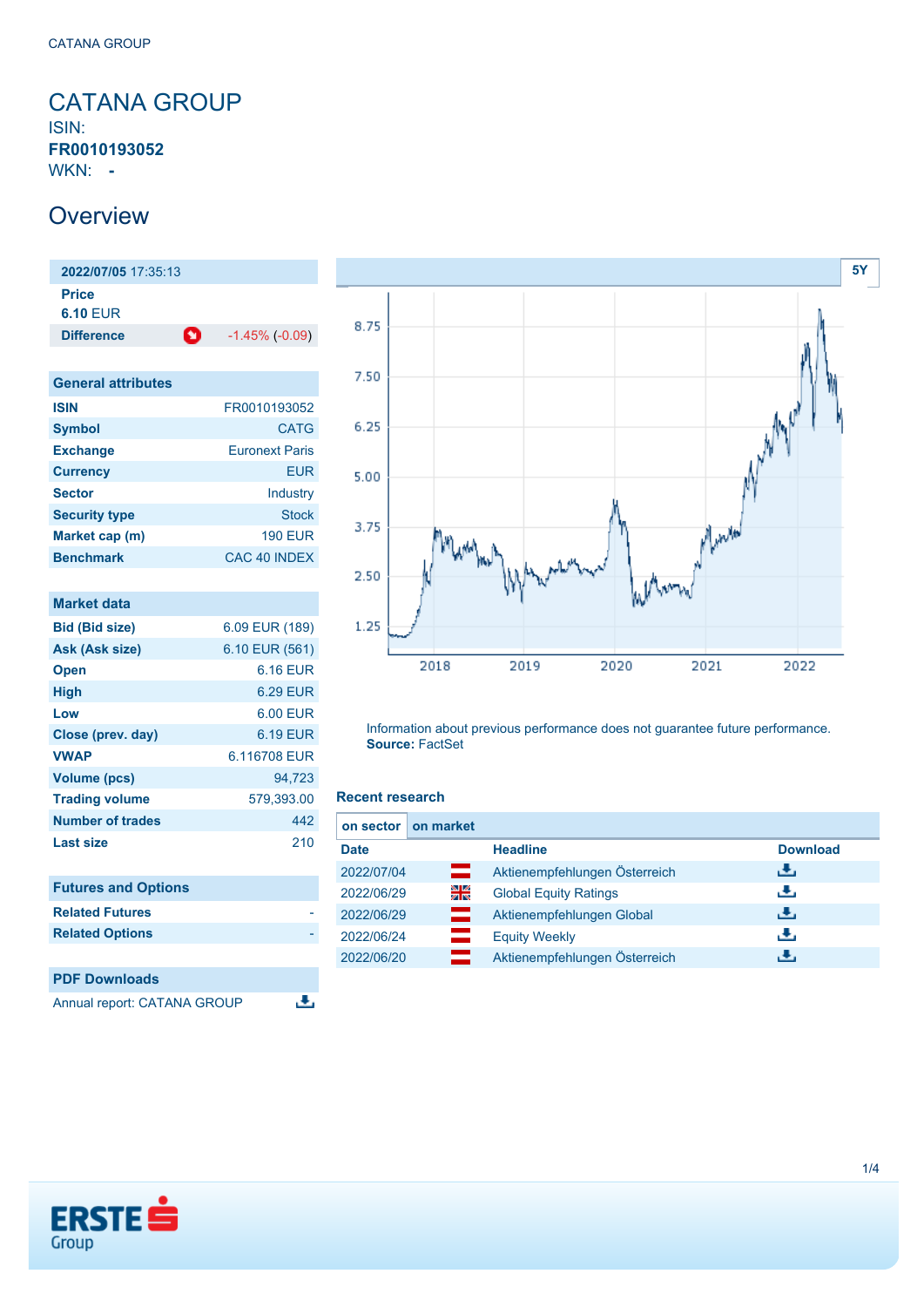## **Details**

**2022/07/05** 17:35:13

**Price 6.10** EUR

**Difference 1.45% (-0.09)** 

| <b>General attributes</b> |                       |  |  |
|---------------------------|-----------------------|--|--|
| <b>ISIN</b>               | FR0010193052          |  |  |
| <b>Symbol</b>             | <b>CATG</b>           |  |  |
| <b>Exchange</b>           | <b>Euronext Paris</b> |  |  |
| <b>Currency</b>           | <b>EUR</b>            |  |  |
| <b>Sector</b>             | Industry              |  |  |
| <b>Security type</b>      | Stock                 |  |  |
| Market cap (m)            | <b>190 EUR</b>        |  |  |
| <b>Benchmark</b>          | CAC 40 INDEX          |  |  |

| Market data             |                |
|-------------------------|----------------|
| <b>Bid (Bid size)</b>   | 6.09 EUR (189) |
| Ask (Ask size)          | 6.10 EUR (561) |
| <b>Open</b>             | 6.16 FUR       |
| <b>High</b>             | 6.29 EUR       |
| Low                     | 6.00 EUR       |
| Close (prev. day)       | 6.19 EUR       |
| <b>VWAP</b>             | 6.116708 EUR   |
| <b>Volume (pcs)</b>     | 94.723         |
| <b>Trading volume</b>   | 579,393.00     |
| <b>Number of trades</b> | 442            |
| Last size               | 210            |

| <b>Performance and Risk</b> |          |           |            |
|-----------------------------|----------|-----------|------------|
|                             | 6M       | 1Y        | 3Υ         |
| <b>Perf</b> (%)             | $-9.10%$ | $+14.63%$ | $+113.45%$ |
| Perf (abs.)                 | $-0.62$  | $+0.79$   | $+3.29$    |
| <b>Beta</b>                 | 1.27     | 1.21      | 1.21       |
| <b>Volatility</b>           | 46.59    | 43.95     | 51.33      |



Information about previous performance does not guarantee future performance. **Source:** FactSet

| <b>Price data</b>                                         |                       |
|-----------------------------------------------------------|-----------------------|
| $\emptyset$ price 5 days $\emptyset$ volume 5 days (pcs.) | 6.34 EUR (98,150)     |
| Ø price 30 days   Ø volume 30 days (pcs.)                 | 6.82 EUR (99,157)     |
| Ø price 100 days   Ø volume 100 days (pcs.)               | 7.56 EUR (134,007)    |
| Ø price 250 days   Ø volume 250 days (pcs.)               | 6.75 EUR (142,905)    |
| <b>YTD High   date</b>                                    | 9.48 EUR (2022/04/14) |
| <b>YTD Low   date</b>                                     | 5.70 EUR (2022/03/07) |
| 52 Weeks High   date                                      | 9.48 EUR (2022/04/14) |
| 52 Weeks Low   date                                       | 4.32 EUR (2021/07/19) |

### **All listings for CATANA GROUP**

| Exchange $\bigoplus$            | <b>Date</b>    | <b>Time Price</b> |                     | <b>Trading volume</b><br>(mio.) | <b>Number of</b><br>trades |
|---------------------------------|----------------|-------------------|---------------------|---------------------------------|----------------------------|
| <b>Stuttgart</b>                | 2022/07/<br>05 |                   | 15:44 6.02 EUR 0.00 |                                 | 9                          |
| <b>Munich</b>                   | 2022/07/<br>05 |                   | 08:03 6.26 EUR 0.00 |                                 | 1                          |
| <b>London Stock</b><br>Exchange | 2019/01/<br>18 |                   | 09:02 2.55 EUR 0.00 |                                 | 1                          |
| Frankfurt                       | 2022/07/<br>05 |                   | 09:18 6.19 EUR 0.00 |                                 | 1                          |
| <b>Euronext Paris</b>           | 2022/07/       |                   | 17:35 6.10 EUR 0.58 |                                 | 442                        |

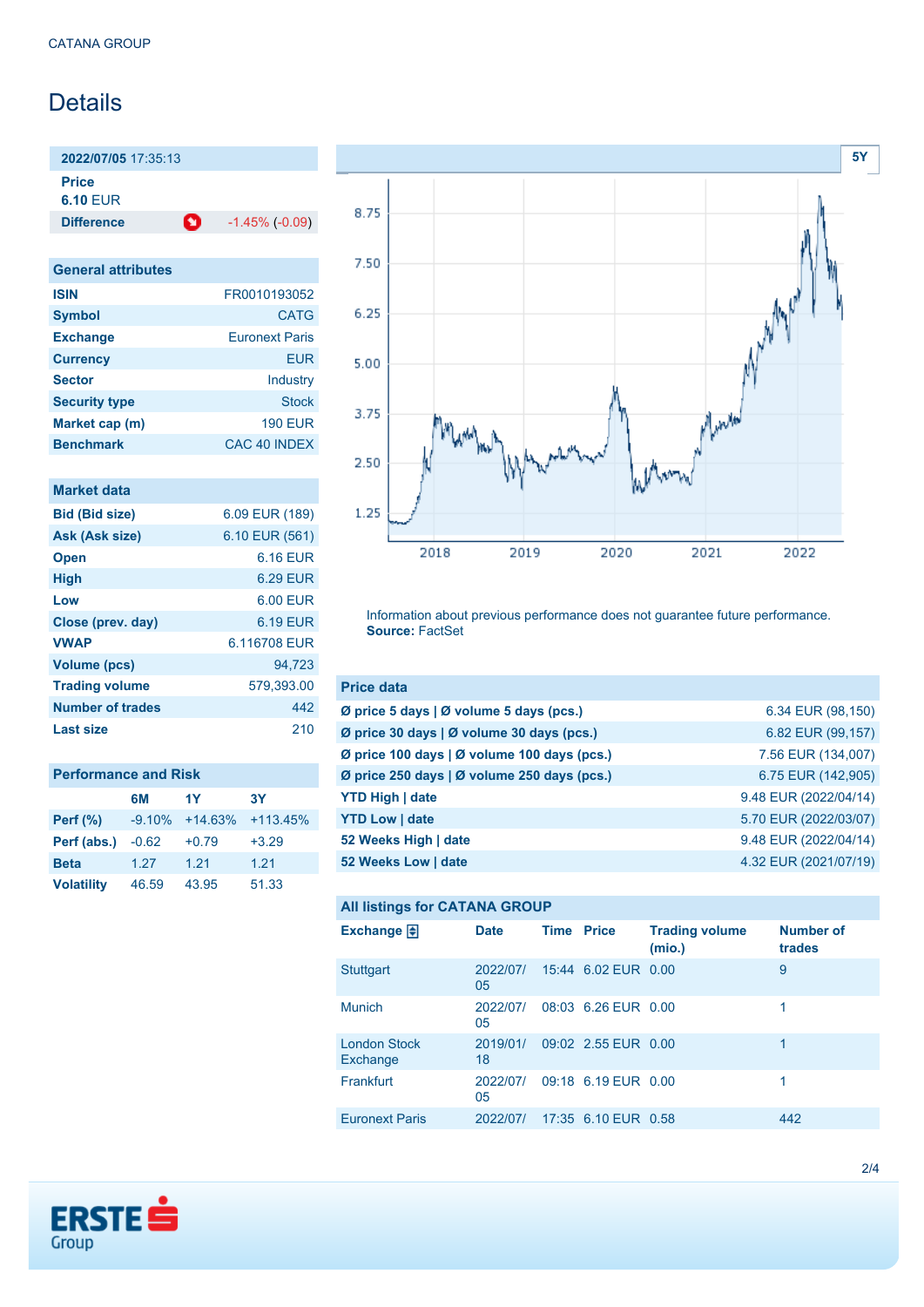CATANA GROUP

05